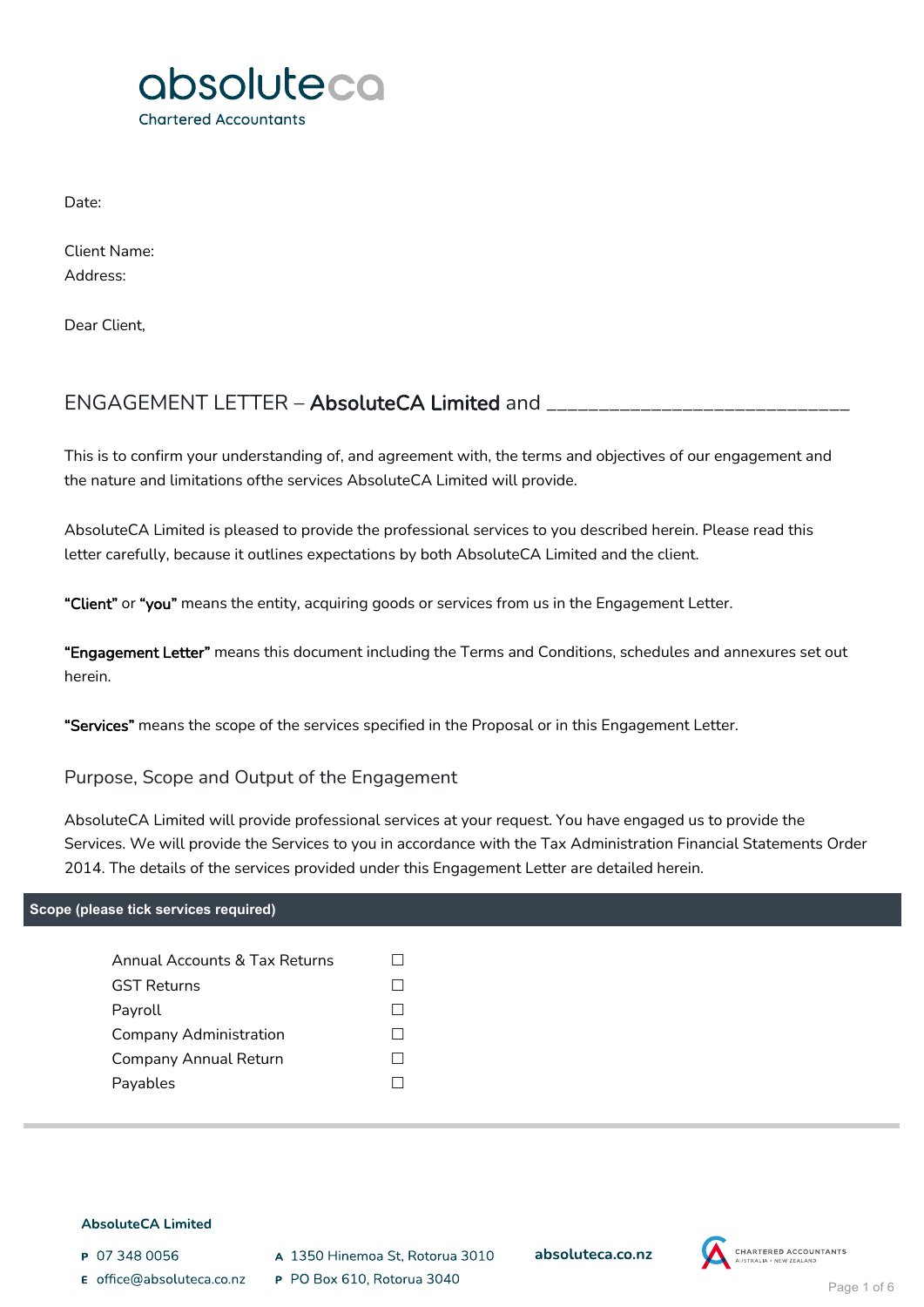Unless otherwise stated herein, the Services covered by this engagement do not include audit or review services, therefore, no assurance will be provided. Unless agreed with you, the Services will not include specific identification of fraud or other illegal acts. If we do identify such acts or omissions, we will inform you. Before doing so, we will notify you as soon as practicable that we have identified any instances of fraud or illegal acts / omissions.

Where we are responsible for compiling your annual or periodic financial statements or compiling financial forecasts, we will perform those services in accordance with Service Engagement Standard No. 2 Compilation of Financial Information ("SES-2") issued by the New ZealandInstitute of Chartered Accountants.

## Unanticipated Services

Only the Services which are listed herein are included within the scope of our instructions. If there is additional work that you wish us to carry out which is not listed in this Engagement Letter, any additional work will be quoted to you before the commencement of said additional work.Once the scope of the additional work is agreed upon, we will issue an additional or updated Engagement Letter, and will ask you to sign the new agreement before we commence the new work.

Furthermore, you will agree that if an unanticipated need arises (such as an audit, an amended tax return or a personal financial statement required as part of a loan agreement), this additional work will be performed only after arriving at a mutually agreed-upon price andan additional or updated Engagement Letter is accepted.

# Period of Engagement

This engagement starts when this agreement is signed and is valid until the proposal is complete, unless terminated earlier in accordance with this Engagement Letter. We will not deal with earlier periods unless you specifically ask us to do so and we agree. You or we may agree to vary or terminate this agreement at any time without penalty. Notice of variation or termination must be given in writing in accordance with this Engagement Letter.

# Authority to Act

You authorise us to act as tax agent for the tax types associated with your business entity indicated above in the services provided. Please sign the enclosed authorities to act. Make sure that authorities are signed by a director/trustee/partner as appropriate or the individual concerned. For minors, a parent should sign.

# General Authority

Banks, Xero, MYOB, Solicitors, ACC, finance companies and all government agencies to obtain such information as required in order to complete the services in this agreement. For Xero and a selection of other software providers, Absolute Accounting Limited may receive a discounted rate on subscriptions, which will be retained for administration purposes. Absolute Accounting Solutions may, from time to time in certain circumstances, receive a commission from an external Business Advisory Service Provider.

### **AbsoluteCA Limited**

- P 07 348 0056
- E office@absoluteca.co.nz
- A 1350 Hinemoa St. Rotorua 3010 P PO Box 610, Rotorua 3040

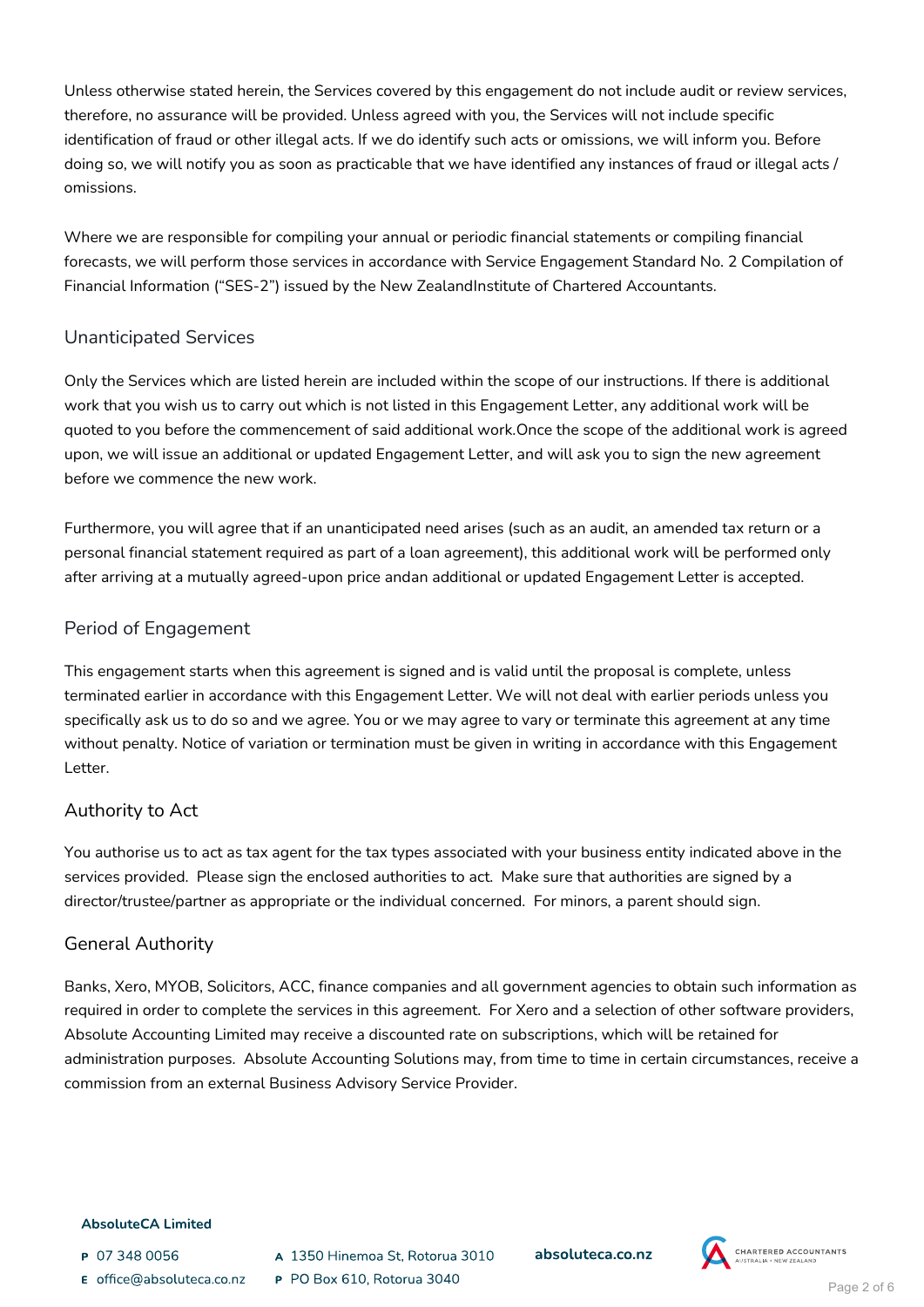### Service and Price Guarantee

AbsoluteCA Limited will always stand behind the quality and professional nature of the services that we offer. If at any pointyou are not completely satisfied with the services we have performed, we encourage you to bring this to our attention immediately. We'd love the opportunity to correctly address your concerns and allow us a chance to win your trust back and prevent similar problems from happeningin the future.

If you are still not satisfied with the outcome of our services, we will work towards a mutual agreement regarding the payment for services completed. As an example, we may agree to either forgive the related payment or accept a portion of the originally agreed price that reflectsyour level of satisfaction.

Our advice and information is provided for your sole use, and we accept no responsibility to any third party, unless we have expressly agreedin the Engagement Letter that a specified third party may rely on our work.

### Ownership of Documents

All original documents obtained from you arising from the engagement shall remain your property. However, we reserve the right to make a reasonable number of copies of the original documents for our records and we retain ownership of copyright in the templates, documents and software we use to provide the Services.

# Client Responsibilities

You are responsible for the reliability, accuracy and completeness of the accounting records, particulars and information provided and disclosure of all material and relevant information. You are also responsible for providing us with such materials and relevant information in a timely manner so that we may provide our Services to you in a timely manner. You are required to arrange for reasonable access by us to relevant individuals and documents, and shall be responsible for both the completeness and accuracy of the information supplied to us. Any advice given to you is only an opinion based on our knowledge of your particular circumstancesand is informed by the information, materials account records and particulars provided to us by you.

You agree that we are entitled to rely on the accuracy and completeness of any information you provide us under this agreement and in orderto provide our services to you. AbsoluteCA Limited accepts no liability or responsibility for any loss, damage, claim or expense that you may suffer as a result of you providing us with inaccurate, incomplete, incorrect out of date or untimely accounting records, particulars or information, and you waive and release us from any and all such liability.

You agree to pay AbsoluteCA Limited fees in accordance with our invoicing payment terms.

### Hardware and Software Warranties

During the course of the engagement, we may recommend a purchase and installation of computer or technological hardware, software, communications, or services. Warranties, to the extent they exist, are provided only by the manufacturer/developer/vendorof those computer or software products. We will do our best to provide appropriate recommendations when available, but the final decision and responsibility to purchase any computer or software products is at your sole discretion.

### **AbsoluteCA Limited**

- P 07 348 0056
- E office@absoluteca.co.nz
- A 1350 Hinemoa St. Rotorua 3010 P PO Box 610, Rotorua 3040

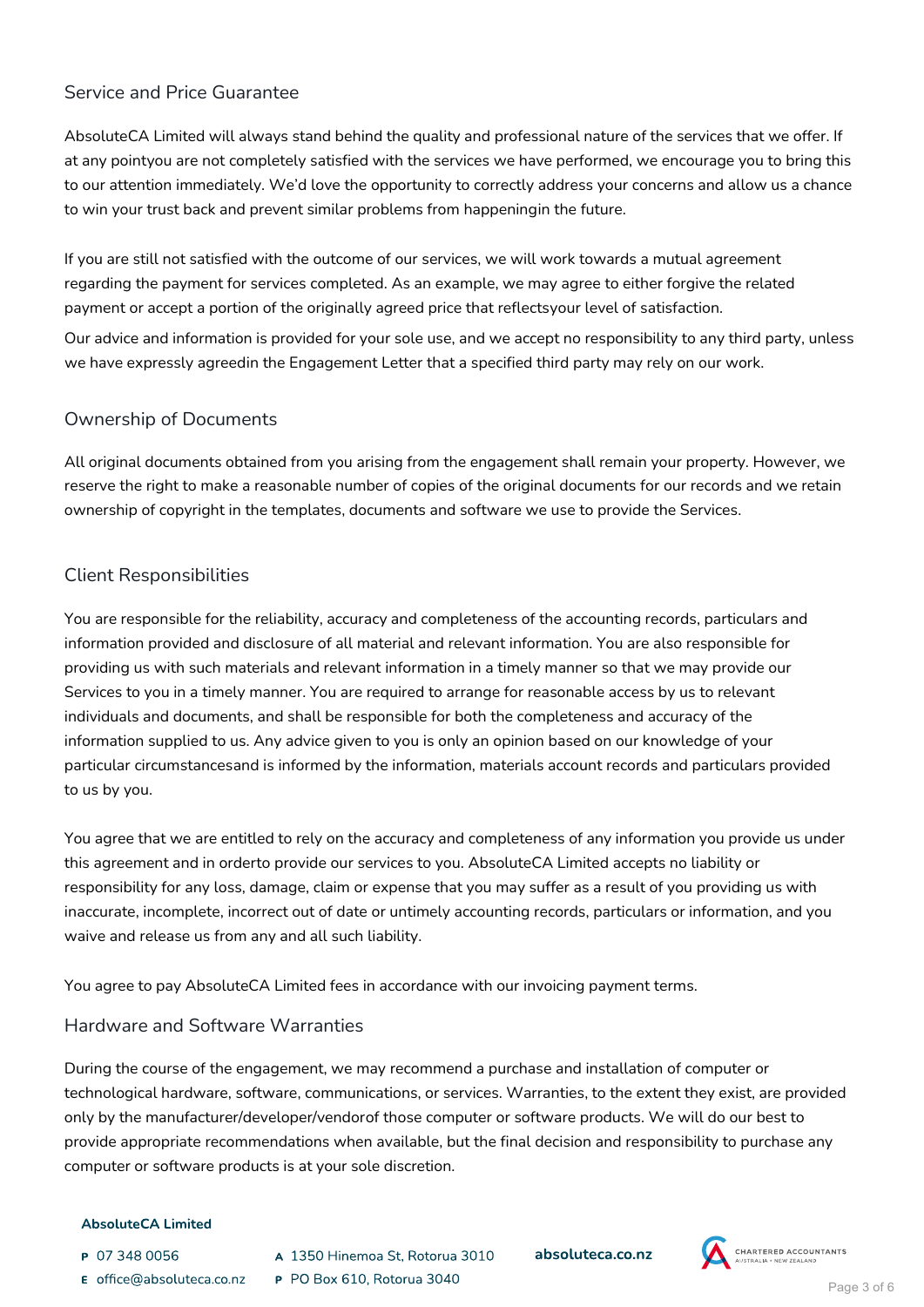# Computer Consulting Limitations

We have a basic understanding of computer hardware, but our area of expertise is in accounting software and related integrated applications.We do not have the skill set to work on your network, computer hardware, Windows configuration, mapping of drives or any other computer related issues. We advise that you maintain an ongoing relationship with a qualified IT professional and/or company to ensure that you have assistance available when technology needs arise. This includes your obligation to ensure that you have access to the internet in order to work with the software solutions and other "cloud-based" applications that we will use as a core part of the services we provide to you.

# Confidentiality and Privacy

In conducting this engagement, information acquired by us in the course of the engagement is subject to strict confidentiality requirements. That information will not be disclosed by us to other parties except as required to provide the Services, as allowed or required by law, or withyour express written consent.

We may collect personal information about you, your representatives, your clients and others when we provide Services to you. If we do, youagree to work with us to ensure that we both meet the obligations that we each may have under the Privacy Act 1993. The obligations may include notifying the relevant person to whom the personal information relates who we are and how we propose to use their personal

information. Where you have collected personal information, you confirm that you have collected the personal information in accordance withthe Privacy Act, that you are entitled to provide this personal information to us and that we may use and disclose the personal information forthe purpose/s of providing our Services to you. We will handle personal information in accordance with the Privacy Act.

## Outsourced Services

We may involve third party contractors or outsourced service providers in providing various aspects of your accounting work. These servicesmay include:

- Accounting file preparation and/ or data entry into our accounting systems
- Auditing of accounts
- Hosting of data on cloud based servers

Acceptance of our Services in conjunction with this engagement document indicates your acceptance of the use of outsourced services asdescribed above.

# Electronic (Email) Communications

In connection with this engagement, we may communicate with you or others via email transmission. As emails can be intercepted and read, disclosed, or otherwise used or communicated by an unintended third party, or may not be delivered to each of the parties to whom they are directed and only to such parties, we cannot guarantee or warrant that emails from us will be properly delivered and read only by the addressee. Therefore, we specifically disclaim and waive any liability or responsibility whatsoever for interception or unintentional disclosure of emails transmitted by us in connection with the performance of this engagement. In that regard, you agree that we shall have no liability forany loss or damage to any person or entity resulting from the use of email transmissions, including any consequential, incidental, direct, indirect or special damages, such as loss of revenues or anticipated profits, or disclosure or communication of confidential or proprietary information.

### **AbsoluteCA Limited**

- P 07 348 0056
- E office@absoluteca.co.nz
- A 1350 Hinemoa St. Rotorua 3010 P PO Box 610, Rotorua 3040

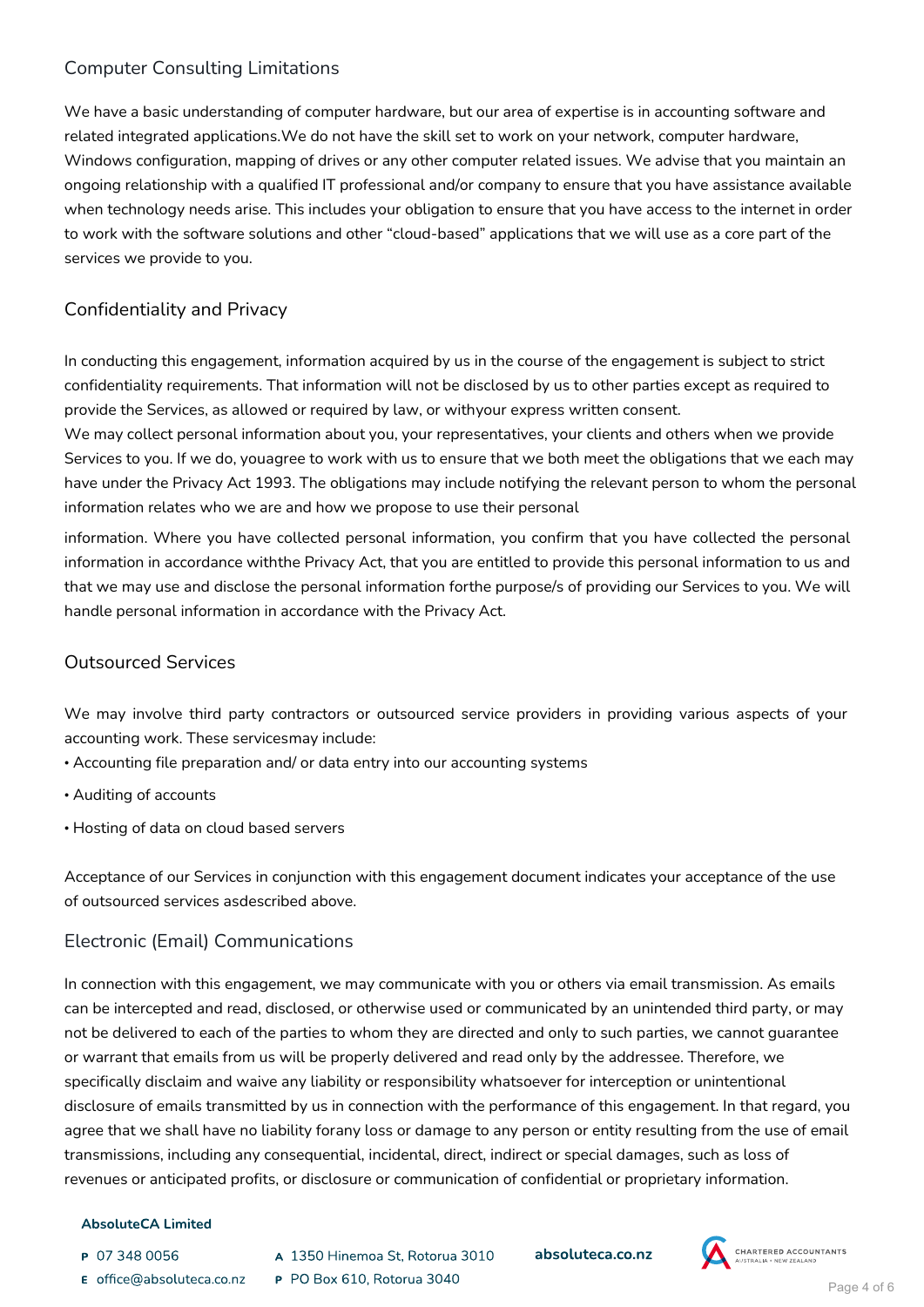# Third Party Applications

During the course of our work with you, we may use one or more third party applications (including internetbased application providers) to provide portions of our Services to you. This may include online filing of your business documents. By signing this agreement you confirm thatyou understand the Services being provided. You at all times assume responsibility for a decision to maintain hard copies of your original documents or to limit your document retention to the digital copies stored by the web application.

In the unlikely event that we do obtain any hard copy documents from you, all original paper documents provided by you will be returned to you promptly as our work is complete. We do not keep copies of all documents. It is your responsibility to safeguard your documents in caseof future need. We may occasionally keep some copies we deem necessary to our work.

If our engagement with you ends for any reason, you will have the option to continue any third party subscription based services at your expense (in some cases we may have absorbed the cost of these services during our work with you). You agree to complete the transfer of the third party subscription services to your name and assume responsibility for payment within 10 days of the end of our work with you. Youunderstand that if you do not assume responsibility for these services that they may be cancelled. Additional fees may apply if you elect to restore those third party subscription services (if that option is available from the service provider) or request copies (digital or hard copy) of records from the third party provider.

## Anti-Money Laundering

You must provide us with all documents and information and complete and sign any certificates or documents required by us to enable us to comply with our obligations under anti-money laundering or know-your-customer laws or regulations and other similar laws. You acknowledgeand agree that we may confirm identity via electronic means including but not limited to Driver License checks via NZTA.

By signing this agreement:

- You confirm that you are authorised to provide the personal details presented and consent to this information being passed to and checked with the document issuer, official record holder, a credit bureau and authorised third parties for the purpose of verifying youridentity and address.
- You acknowledge that AbsoluteCA Limited may have obligations to report suspicious transactions and related activities to the Financial Intelligence Unit of the New Zealand Police (FIU) under the Anti-Money Laundering and Countering Financing of TerrorismAct 2009 and you unconditionally agree that we may provide any information required by law to them.

In the event that you are investigated by the New Zealand Police for any matter, including but not limited to money laundering, criminalactivity, and fraud, we may terminate this engagement at any time.

# Chartered Accountants Australia and New Zealand

We will comply with the by-laws, regulations and ethical guidelines of Chartered Accountants Australia and New Zealand and the New Zealand Institute of Chartered Accountants. This includes the NZICA Code of Ethics, which among other things contains provisions that apply if we become aware of any actual or potential 'non-compliance with governing laws or regulations' (NOCLAR). Where any such non-compliance poses substantial harm (such as serious adverse consequences to investors, creditors, employees or the public), we may be required to disclose the matter to an appropriate authority.

### **AbsoluteCA Limited**

- P 07 348 0056
- E office@absoluteca.co.nz
- A 1350 Hinemoa St. Rotorua 3010 P PO Box 610, Rotorua 3040

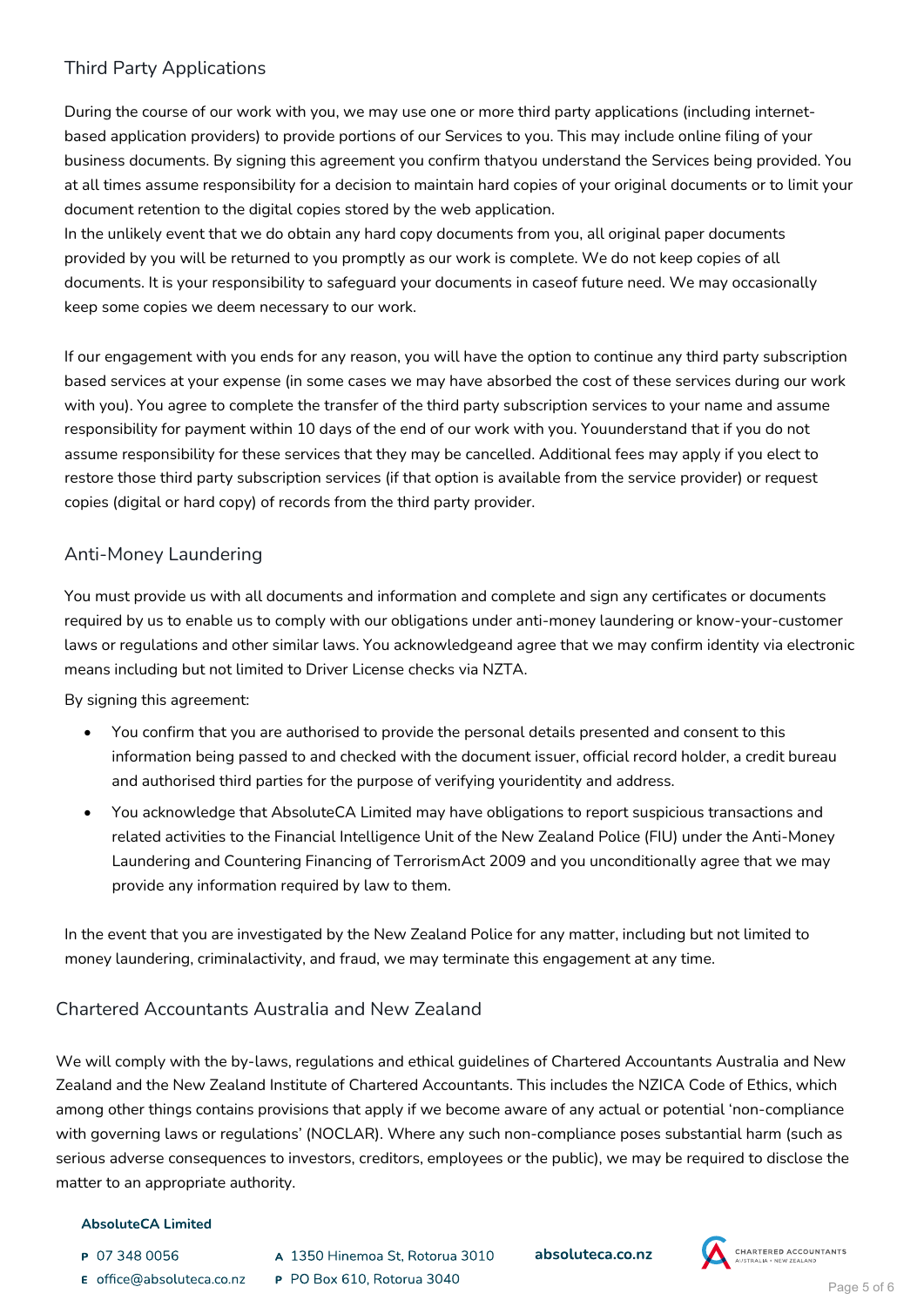## Information and Disclosure

The conduct of this engagement is in accordance with the professional standards, rules and ethical requirements of the New Zealand Institute of Chartered Accountants. Information we obtain in the course of this engagement is subject to confidentiality requirements, in addition to our obligations under the Privacy Act 1993. We will not disclose that information to other parties, without your express consent, except as required by law or professional obligations.

However, as members of the New Zealand Institute of Chartered Accountants, we are subject to and bound by the disciplinary procedures and rules of the Institute, and our work and files are subject to the practice review rules of the Institute under which compliance with professional standards by members is monitored. These procedures and rules require us to disclose to the Institute, its reviewers and/or its disciplinary bodies our files and workpapers including client information. By allowing us to undertake this engagement (whether or not you sign this letter), you acknowledge that, if requested, our files relating to this engagement will be made available to the Institute, its reviewers and/or its disciplinary bodies. We assure you that the same ethical standards regarding confidentiality that we adhere to apply equally to the Institute's reviewers.

### Billing

Services may be billed on a fixed rate or hourly billing rate. Where we cannot provide a fixed rate quote, we will quote an hourly rate in cases of project work where it is difficult to define the scope of the service required. In the case where you have been quoted anestimate based on an hourly rate, AbsoluteCA Limited will inform you of the amount of time used before we issue the final bill and collect payment. Our professional fees will be based on our regular billing rates, plus direct out-of-pocket expenses are due when rendered. Fees for additional services will be established separately.

### Invoicing and Payment

We will submit our bill as Services are performed, and it will be due and payable upon receipt. If an extension of our Services is requested, we will discuss our fee arrangements at that time. Plan implementation as well as plan monitoring and updating, if needed, are separate engagements. If you choose one of these additional services, a separate engagement letter will be provided. These services will bebilled separately.

### Retainers

AbsoluteCA Limited shall inform you if a retainer payment is required up front. Such funds will be held in trust by AbsoluteCA Limited and applied to future invoices upon the client's receipt of an invoice, and otherwise in accordancewith an agreed payment schedule. If the engagement cannot be completed, or is completed in an amount which is less than the balance of the retainer, a refund will be provided within 60 days of termination of the engagement or request by the client.

### Termination

Subject to any statutory provisions that apply to the Services, and unless otherwise outlined in this Engagement Letter, either party may terminate this engagement at any time by giving 28 days written notice to the other. Either party may terminate this engagement immediately if the other commits any material or persistent breach of its obligations under this agreement, in particular the Terms and Conditions set out inthe Engagement Letter (which, in the case of a breach capable of remedy, has not been remedied within 7 days of discovery by the party in breach), or if the other becomes insolvent.

### **AbsoluteCA Limited**

- P 07 348 0056
- E office@absoluteca.co.nz
- A 1350 Hinemoa St. Rotorua 3010 P PO Box 610, Rotorua 3040